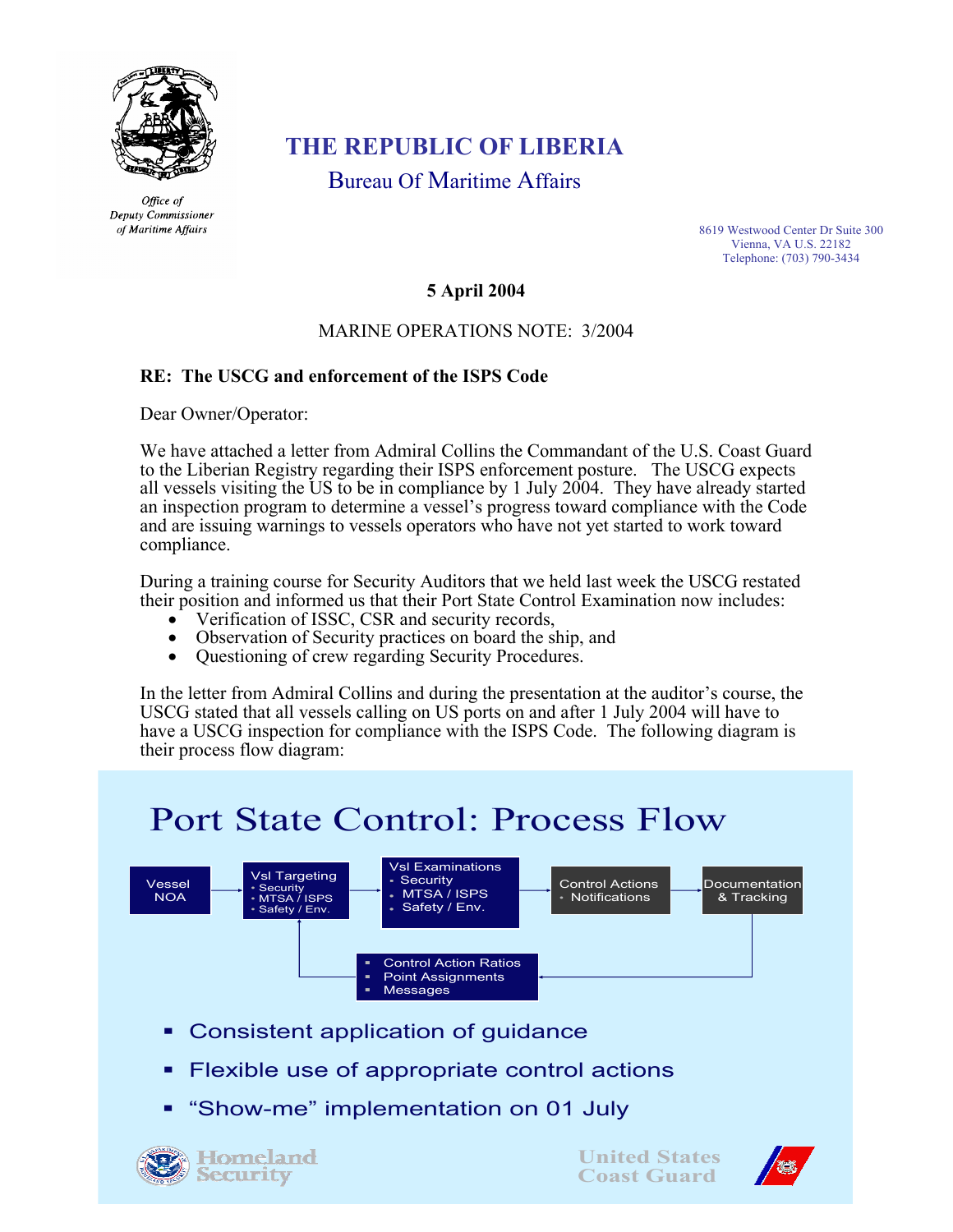The advance notice of arrival provided to the USCG will include whether or not a vessel has an International Ship Security Certificate. As of 1 April 2004, if your vessel indicates the certificate has been issued, it may well be boarded and subject to examination for compliance with the ISPS Code by the USCG before 1 July 2004. This will be to your advantage as vessels which successfully pass a USCG ISPS Compliance examination prior to the deadline will find it easier to enter US ports on or after 1 July 2004 while other vessels are lining up for examination.

As indicated below, the matrix for determining which vessels will be examined will be amended on 1 July 2004 to include a higher priority to vessels which have not been inspected and found in compliance with the ISPS Code.

| <b>Ship Management</b>      | <b>Flag State</b>        | Recognized                 | <b>Vessel History</b>     |
|-----------------------------|--------------------------|----------------------------|---------------------------|
|                             |                          | Organization               |                           |
| ISPS <sub>1</sub>           | 7 points                 | <b>ISPS I</b>              | <b>ISPS I</b>             |
| Ship management             | Flag State has a CAR of  | RSO has a Car of 5% or     | ISPS related denial of    |
| associated with a major     | 5% or more               | more                       | entry/expulsion from      |
| control action in the past  |                          |                            | port in the last 12       |
| 12 months                   |                          |                            | months                    |
| 5 Points                    | 2 Points                 | 5 Points                   | <b>ISPS II</b>            |
| Ship management has a       | Flag state has a CAR of  | Ship Management has a      | No ISPS compliance        |
| CAR of 5% of more or        | $1\%$ to 5%              | CAR of 1% up to 5%         | examinations within the   |
| is MOC target listed        |                          |                            | last 12 months.           |
| 2 Points                    | 2 Points                 | 2 Points                   | 5 Points                  |
| Ship Management has a       | Flag state associated    | Ship Management has a      | Vessel has a CAR of 1%    |
| CAR of 1% up to 5%          | with 20 or fewer         | CAR of $0.5\%$ up to $1\%$ | or more                   |
|                             | examinations in the past |                            |                           |
|                             | 3 years beginning July   |                            |                           |
|                             | 1,2004                   |                            |                           |
| 2 Points                    |                          | 2 Points                   | 2 Points                  |
| Ship Management             |                          | RSO associated with 20     | Vessel has a CAR of       |
| associated with 10 or       |                          | or fewer examinations in   | $0.5\%$ up to 1%.         |
| fewer examinations in       |                          | the past 3 years           |                           |
| the past 3 years            |                          | beginning 1 July 2004.     |                           |
| beginning 1 July 2004.      |                          |                            |                           |
|                             |                          |                            | 2 Points                  |
|                             |                          |                            | Vessel has more than 1    |
|                             |                          |                            | but 10 or fewer ISPS      |
|                             |                          |                            | Compliance                |
|                             |                          |                            | Examinations in the       |
|                             |                          |                            | past 3 years beginning 1  |
|                             |                          |                            | <b>July 2004</b>          |
| <b>NOTE: CAR stands for</b> |                          |                            | 1 Point for each          |
| <b>Control Action Ratio</b> |                          |                            | occurrence of any         |
| (Number of Control          |                          |                            | operational control       |
| <b>Actions/</b> Number of   |                          |                            | assigned with in the past |
| <b>Vessel Arrivals)</b>     |                          |                            | 12 months.                |

### **ISPS/MTSA Compliance Targeting:**